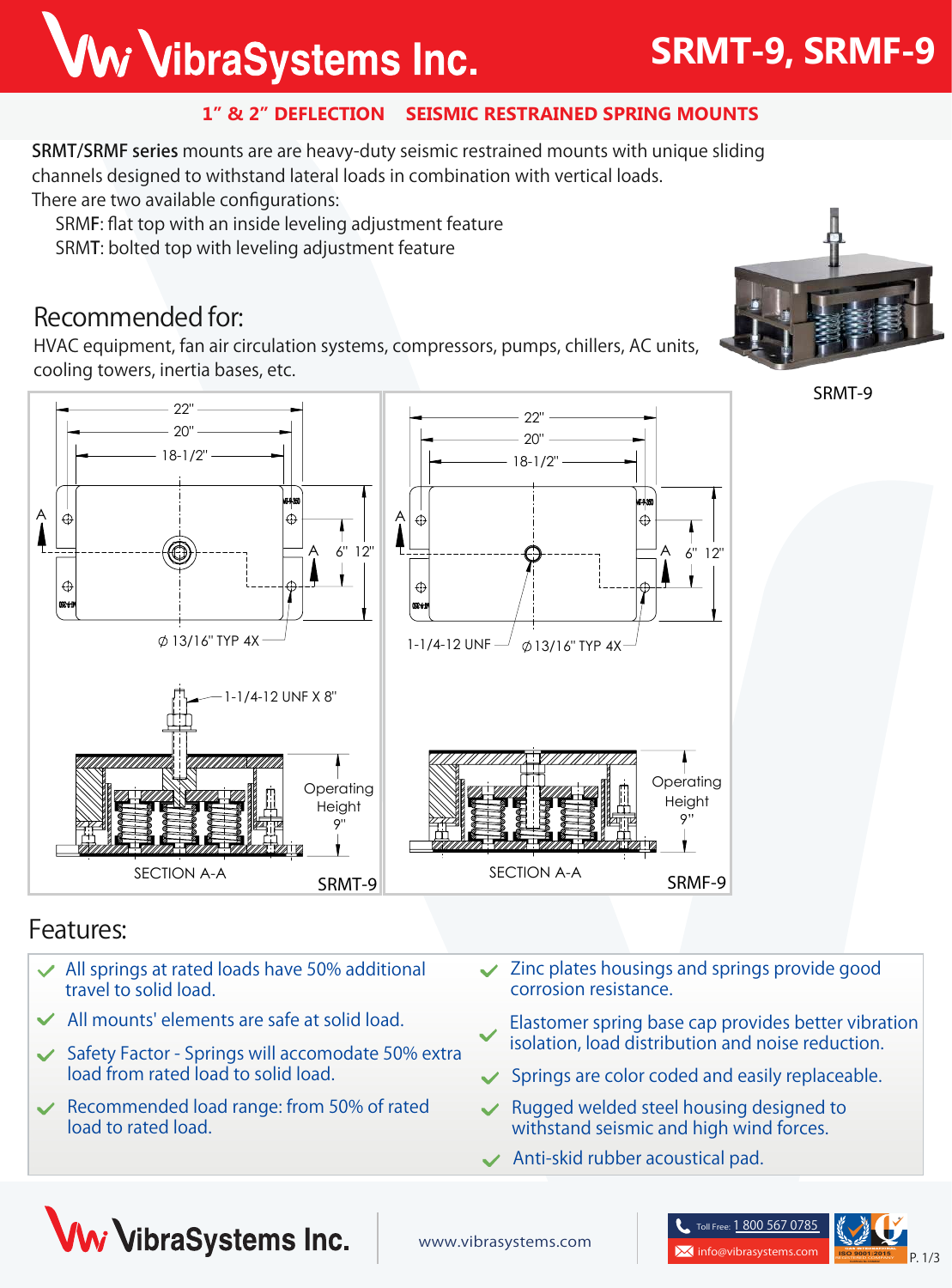# Ww VibraSystems Inc.

## **SRMT-9, SRMF-9**

#### **1" DEFLECTION SEISMIC RESTRAINED SPRING MOUNTS**

| Model          |                | Rated Load<br>(lbs) | Deflection at<br>Rated Load<br>$(\text{lin})$ | <b>Spring Rate</b><br>(lbs/in) | Max. Combined<br>Vertical / Horizontal<br>G Rating | Spring<br>Color |
|----------------|----------------|---------------------|-----------------------------------------------|--------------------------------|----------------------------------------------------|-----------------|
| SRMT-9-352     | SRMF-9-352     | .260                | $1 - 1/2$                                     | 840                            |                                                    | Yellow          |
| SRMT-9-354     | SRMF-9-354     | 2,250               | $1 - 1/2$                                     | 1,500                          |                                                    | Purple          |
| SRMT-9-354-142 | SRMF-9-354-142 | 3,465               | $1 - 1/2$                                     | 2,310                          |                                                    | Purple/Blue     |
| SRMT-9-354-144 | SRMF-9-354-144 | 5,850               | $1 - 1/2$                                     | 3,900                          |                                                    | Purple/Brown    |
| SRMT-9-354-146 | SRMF-9-354-146 | 9,000               | $1 - 1/2$                                     | 6,000                          |                                                    | Purple/Yellow   |
| SRMT-9-354-148 | SRMF-9-354-148 | 11,700              | $1 - 1/4$                                     | 9,360                          |                                                    | Purple/Green    |





### **Notes:**

- a) 350 Spring: 3" Outside diameter x 5" Free Length.
- b) 140 Spring & 170 Spring: 2" Outside diameter x 5" Free Length.
- c) 400 Spring: 3" Outside diameter x 5.75" Free Length.
- d) 150 Spring: 2" Outside diameter x 5.75" Free Length.
- e) Rated load is the maximum load recommended.



www.vibrasystems.com